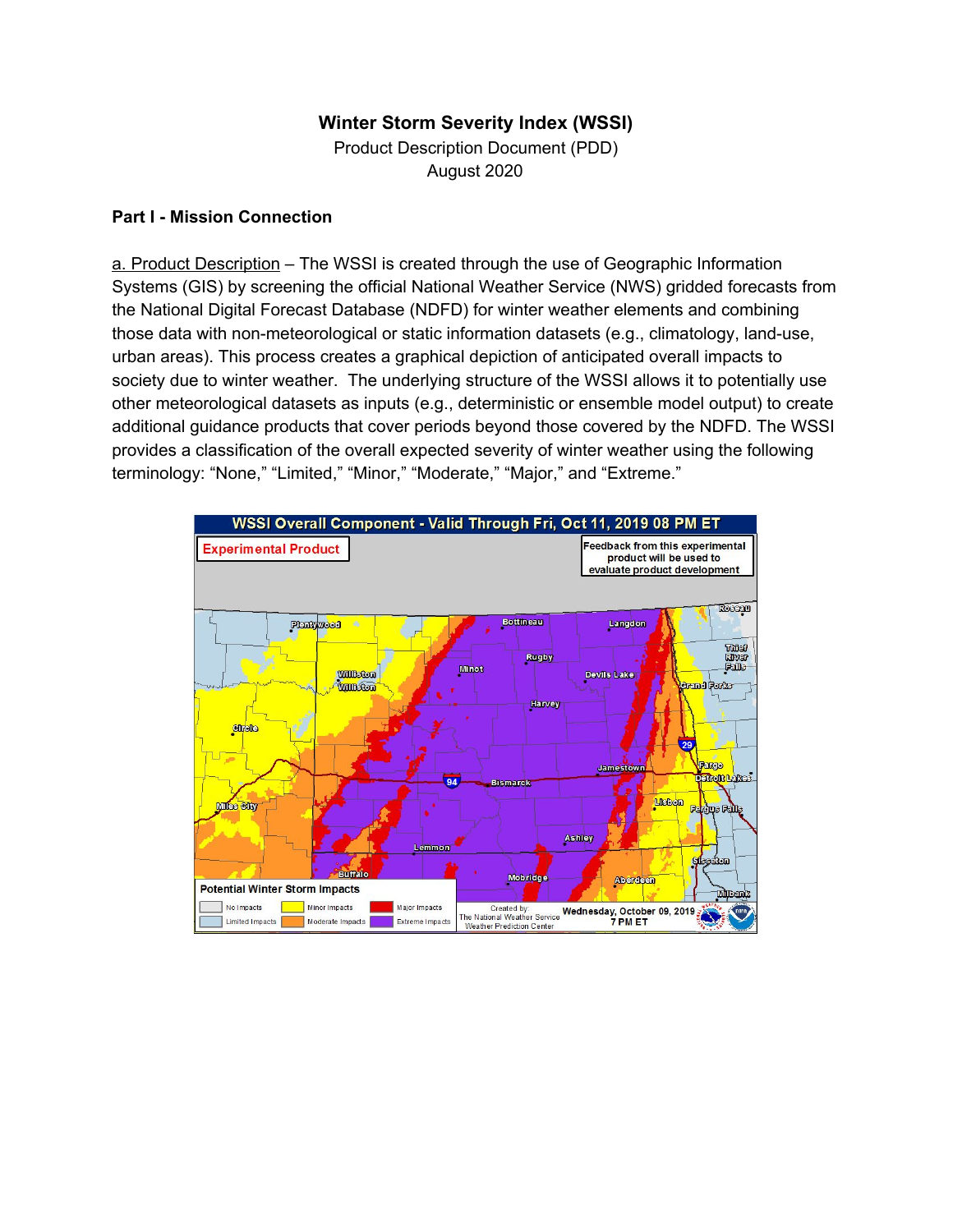| <b>Potential Winter Storm Impacts</b> |                                                                                                                                                                 |
|---------------------------------------|-----------------------------------------------------------------------------------------------------------------------------------------------------------------|
|                                       | No Impacts<br>Impacts not expected.                                                                                                                             |
|                                       | <b>Limited Impacts</b><br>Rarely a direct threat to life and property. Typically results in little<br>inconveniences.                                           |
|                                       | Minor Impacts<br>Rarely a direct threat to life and property. Typically results in an<br>inconvenience to daily life.                                           |
|                                       | <b>Moderate Impacts</b><br>Often threatening to life and property, some damage unavoidable.<br>Typically results in disruptions to daily life.                  |
|                                       | Major Impacts<br>Extensive property damage likely, life saving actions needed. Will<br>likely result in major disruptions to daily life.                        |
|                                       | <b>Extreme Impacts</b><br>Extensive and widespread severe property damage, life saving<br>actions will be needed. Results in extreme disruptions to daily life. |

b. Purpose – The WSSI has been developed to have a two-fold focus. The first is for use as a tool to assist NWS operational forecasters in maintaining situational awareness of the possible significance of weather-related impacts based upon the current official forecasts. The second is to enhance communication to external partners, media and the general public of the expected severity of potential societal impacts due to expected winter hazards and their distribution.

c. Audience – The WSSI is intended for operational use by 116 NWS Weather Forecast Offices (WFOs) and Weather Prediction Center (WPC) staff as an enhancement to decision support services, as well as for use and evaluation by NWS partners, the media and the general public.

d. Presentation Format – The graphics are available for the 116 WFOs on individual websites along with one national viewer that encompasses the Contiguous United States (CONUS). These pages depict local and national views of the WSSI. These webpages are updated every two hours at approximately 0100 Coordinated Universal Time (UTC), 0300 UTC, 0500 UTC, etc. The publicly-shared output is available as static images and in GIS format (KMZ,SHP). Participating WFOs will include links to the WSSI on their local web pages. The websites are listed below: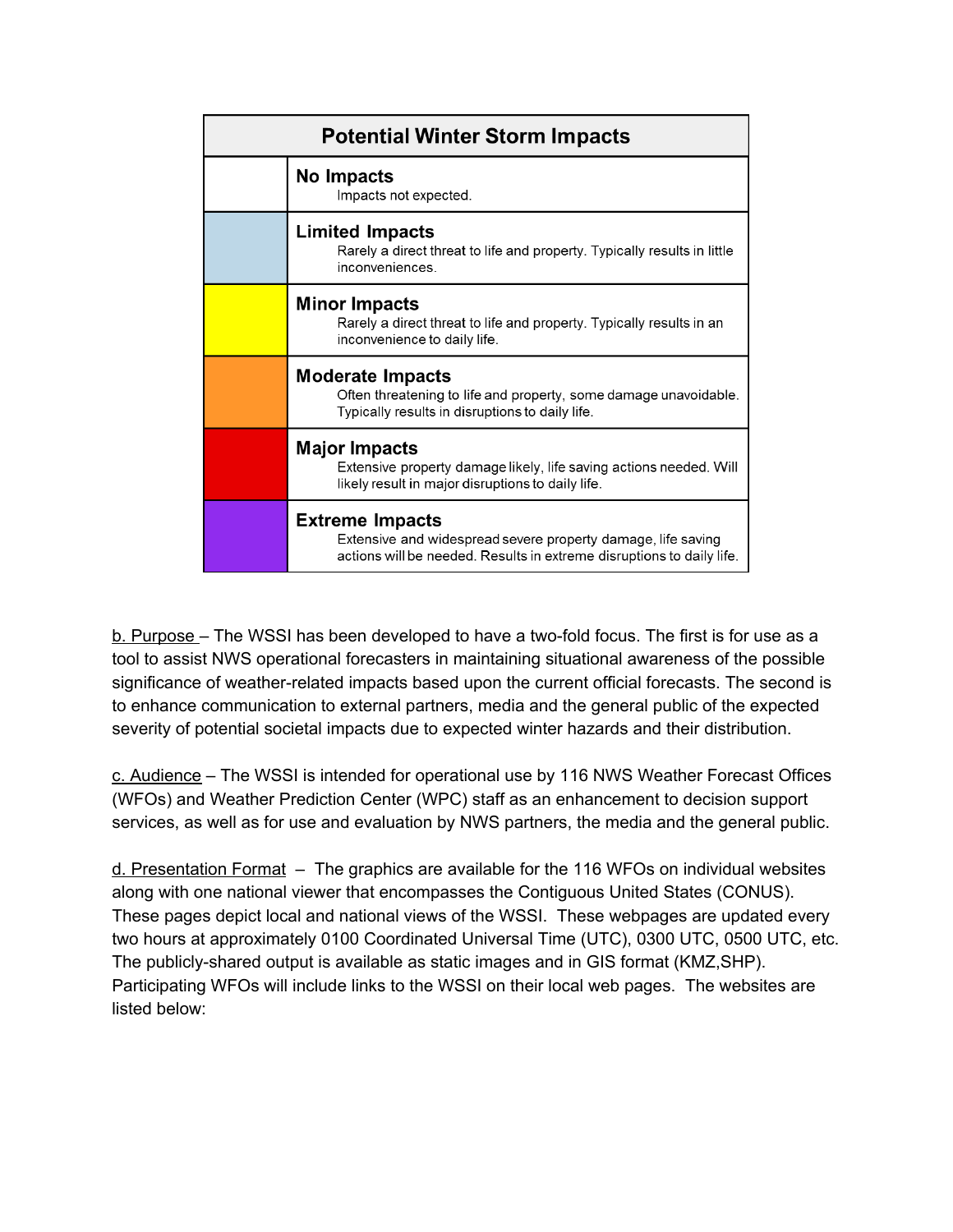

#### CONUS WSSI Page: <http://www.wpc.ncep.noaa.gov/wwd/wssi/wssi.php>

Aberdeen, SD: <http://www.wpc.ncep.noaa.gov/wwd/wssi/wssi.php?id=ABR> Albany, NY: <http://www.wpc.ncep.noaa.gov/wwd/wssi/wssi.php?id=ALY> Albuquerque, NM: <http://www.wpc.ncep.noaa.gov/wwd/wssi/wssi.php?id=ABQ> Amarillo, TX: <http://www.wpc.ncep.noaa.gov/wwd/wssi/wssi.php?id=AMA> Austin/San Antonio, TX: <http://www.wpc.ncep.noaa.gov/wwd/wssi/wssi.php?id=EWX> Baltimore/Washington: <http://www.wpc.ncep.noaa.gov/wwd/wssi/wssi.php?id=LWX> Billings, MT: <http://www.wpc.ncep.noaa.gov/wwd/wssi/wssi.php?id=BYZ> Binghamton, NY: [http://www.wpc.ncep.noaa.gov/wwd/wssi/wssi.php?id=BGM](http://www.wpc.ncep.noaa.gov/wwd/wssi/wssi.php?id=BMG) Birmingham, AL: <http://www.wpc.ncep.noaa.gov/wwd/wssi/wssi.php?id=BMX> Bismarck, ND: <http://www.wpc.ncep.noaa.gov/wwd/wssi/wssi.php?id=BIS> Blacksburg, VA: <http://www.wpc.ncep.noaa.gov/wwd/wssi/wssi.php?id=RNK> Boise, ID: <http://www.wpc.ncep.noaa.gov/wwd/wssi/wssi.php?id=BOI> Boston, MA: <http://www.wpc.ncep.noaa.gov/wwd/wssi/wssi.php?id=BOX> Brownsville, TX: <http://www.wpc.ncep.noaa.gov/wwd/wssi/wssi.php?id=BRO>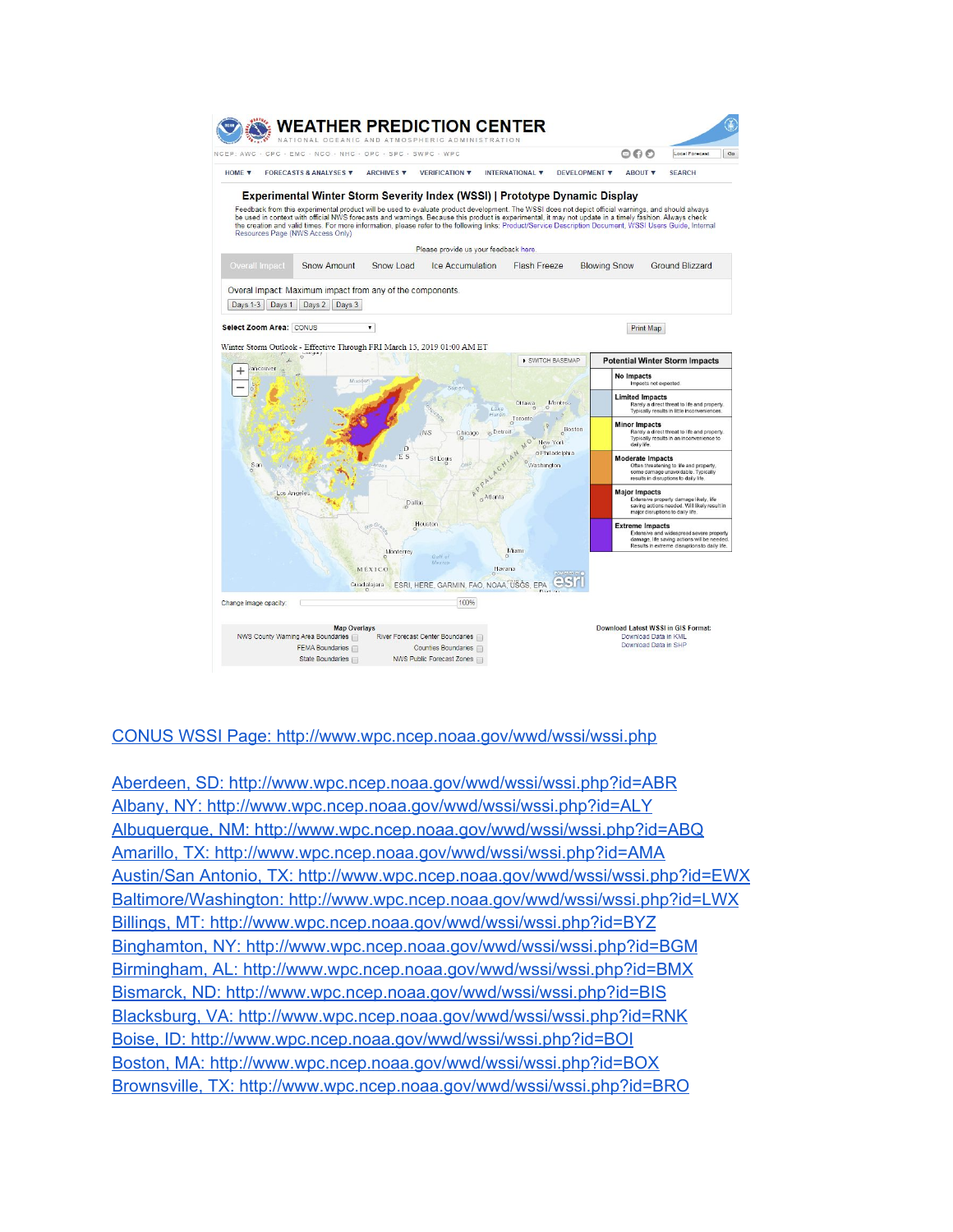Buffalo, NY: <http://www.wpc.ncep.noaa.gov/wwd/wssi/wssi.php?id=BUF> Burlington, VT: <http://www.wpc.ncep.noaa.gov/wwd/wssi/wssi.php?id=BTV> Caribou, ME: <http://www.wpc.ncep.noaa.gov/wwd/wssi/wssi.php?id=CAR> Chanhassen, MN: <http://www.wpc.ncep.noaa.gov/wwd/wssi/wssi.php?id=MPX> Charleston, SC: <http://www.wpc.ncep.noaa.gov/wwd/wssi/wssi.php?id=CHS> Charleston, WV: <http://www.wpc.ncep.noaa.gov/wwd/wssi/wssi.php?id=RLX> Cheyenne, WY: <http://www.wpc.ncep.noaa.gov/wwd/wssi/wssi.php?id=CYS> Chicago, IL: <http://www.wpc.ncep.noaa.gov/wwd/wssi/wssi.php?id=LOT> Cleveland, OH: <http://www.wpc.ncep.noaa.gov/wwd/wssi/wssi.php?id=CLE> Columbia, SC: <http://www.wpc.ncep.noaa.gov/wwd/wssi/wssi.php?id=CAE> Corpus Christi, TX: <http://www.wpc.ncep.noaa.gov/wwd/wssi/wssi.php?id=CRP> Davenport, IA: <http://www.wpc.ncep.noaa.gov/wwd/wssi/wssi.php?id=DVN> Denver, CO: <http://www.wpc.ncep.noaa.gov/wwd/wssi/wssi.php?id=BOU> Des Moines, IA: <http://www.wpc.ncep.noaa.gov/wwd/wssi/wssi.php?id=DMX> Detroit, MI: <http://www.wpc.ncep.noaa.gov/wwd/wssi/wssi.php?id=DTX> Dodge City, KS: <http://www.wpc.ncep.noaa.gov/wwd/wssi/wssi.php?id=DDC> Duluth, MN: <http://www.wpc.ncep.noaa.gov/wwd/wssi/wssi.php?id=DLH> El Paso, TX: <http://www.wpc.ncep.noaa.gov/wwd/wssi/wssi.php?id=EPZ> Elko, NV: <http://www.wpc.ncep.noaa.gov/wwd/wssi/wssi.php?id=LKN> Eureka, CA: <http://www.wpc.ncep.noaa.gov/wwd/wssi/wssi.php?id=EKA> Flagstaff, AZ: <http://www.wpc.ncep.noaa.gov/wwd/wssi/wssi.php?id=FGZ> Fort Worth-Dallas, TX: <http://www.wpc.ncep.noaa.gov/wwd/wssi/wssi.php?id=FWD> Gaylord, MI: <http://www.wpc.ncep.noaa.gov/wwd/wssi/wssi.php?id=APX> Glasgow, MT: <http://www.wpc.ncep.noaa.gov/wwd/wssi/wssi.php?id=GGW> Goodland, KS: <http://www.wpc.ncep.noaa.gov/wwd/wssi/wssi.php?id=GLD> Grand Forks, ND: <http://www.wpc.ncep.noaa.gov/wwd/wssi/wssi.php?id=FGF> Grand Junction, CO: <http://www.wpc.ncep.noaa.gov/wwd/wssi/wssi.php?id=GJT> Grand Rapids, MI: <http://www.wpc.ncep.noaa.gov/wwd/wssi/wssi.php?id=GRR> Gray/Portland, ME: <http://www.wpc.ncep.noaa.gov/wwd/wssi/wssi.php?id=GYX> Great Falls, MT: <http://www.wpc.ncep.noaa.gov/wwd/wssi/wssi.php?id=TFX> Green Bay, WI: <http://www.wpc.ncep.noaa.gov/wwd/wssi/wssi.php?id=GRB> Greenville-Spartanburg, SC: <http://www.wpc.ncep.noaa.gov/wwd/wssi/wssi.php?id=GSP> Hastings, NE: <http://www.wpc.ncep.noaa.gov/wwd/wssi/wssi.php?id=GID> Houston/Galveston, TX: <http://www.wpc.ncep.noaa.gov/wwd/wssi/wssi.php?id=HGX> Huntsville, AL: <http://www.wpc.ncep.noaa.gov/wwd/wssi/wssi.php?id=HUN> Indianapolis, IN: <http://www.wpc.ncep.noaa.gov/wwd/wssi/wssi.php?id=IND> Jackson, MS: <http://www.wpc.ncep.noaa.gov/wwd/wssi/wssi.php?id=JAN> Jackson, KY: <http://www.wpc.ncep.noaa.gov/wwd/wssi/wssi.php?id=JKL> Jacksonville, FL: <http://www.wpc.ncep.noaa.gov/wwd/wssi/wssi.php?id=JAX> Kansas City, MO: <http://www.wpc.ncep.noaa.gov/wwd/wssi/wssi.php?id=EAX> Key West, FL: <http://www.wpc.ncep.noaa.gov/wwd/wssi/wssi.php?id=KEY> La Crosse, WI: <http://www.wpc.ncep.noaa.gov/wwd/wssi/wssi.php?id=ARX> Lake Charles, LA: <http://www.wpc.ncep.noaa.gov/wwd/wssi/wssi.php?id=LCH>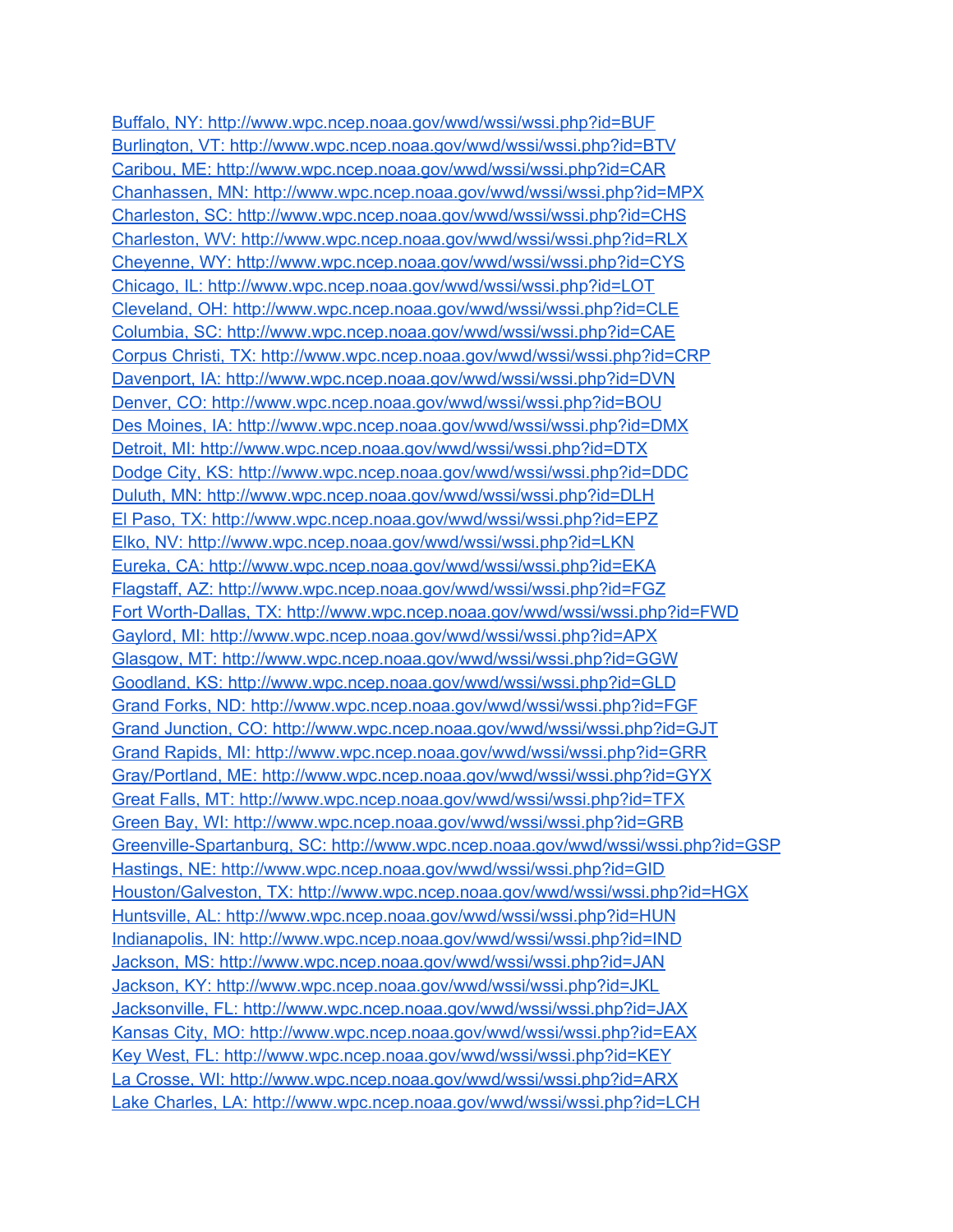Las Vegas, NV: <http://www.wpc.ncep.noaa.gov/wwd/wssi/wssi.php?id=VEF> Lincoln, IL: <http://www.wpc.ncep.noaa.gov/wwd/wssi/wssi.php?id=ILX> Little Rock, AR: <http://www.wpc.ncep.noaa.gov/wwd/wssi/wssi.php?id=LZK> Los Angeles/Oxnard, CA: <http://www.wpc.ncep.noaa.gov/wwd/wssi/wssi.php?id=LOX> Louisville, KY: <http://www.wpc.ncep.noaa.gov/wwd/wssi/wssi.php?id=LMK> Lubbock, TX: <http://www.wpc.ncep.noaa.gov/wwd/wssi/wssi.php?id=LUB> Marquette, MI: <http://www.wpc.ncep.noaa.gov/wwd/wssi/wssi.php?id=MQT> Medford, OR: <http://www.wpc.ncep.noaa.gov/wwd/wssi/wssi.php?id=MFR> Melbourne, FL: <http://www.wpc.ncep.noaa.gov/wwd/wssi/wssi.php?id=MLB> Memphis, TN: <http://www.wpc.ncep.noaa.gov/wwd/wssi/wssi.php?id=MEG> Miami, FL: <http://www.wpc.ncep.noaa.gov/wwd/wssi/wssi.php?id=MFL> Midland/Odessa, TX: <http://www.wpc.ncep.noaa.gov/wwd/wssi/wssi.php?id=MAF> Milwaukee, WI: <http://www.wpc.ncep.noaa.gov/wwd/wssi/wssi.php?id=MKX> Missoula, MT: <http://www.wpc.ncep.noaa.gov/wwd/wssi/wssi.php?id=MSO> Mobile/Pensacola, AL: <http://www.wpc.ncep.noaa.gov/wwd/wssi/wssi.php?id=MOB> Morristown, TN: <http://www.wpc.ncep.noaa.gov/wwd/wssi/wssi.php?id=MRX> Philadelphia, PA: <http://www.wpc.ncep.noaa.gov/wwd/wssi/wssi.php?id=PHI> Nashville, TN: <http://www.wpc.ncep.noaa.gov/wwd/wssi/wssi.php?id=OHX> New Orleans/Baton Rouge, LA: <http://www.wpc.ncep.noaa.gov/wwd/wssi/wssi.php?id=LIX> New York, NY: <http://www.wpc.ncep.noaa.gov/wwd/wssi/wssi.php?id=OKX> Morehead City, NC: <http://www.wpc.ncep.noaa.gov/wwd/wssi/wssi.php?id=MHX> Norman/Oklahoma City, OK: <http://www.wpc.ncep.noaa.gov/wwd/wssi/wssi.php?id=OUN> North Platte, NE: <http://www.wpc.ncep.noaa.gov/wwd/wssi/wssi.php?id=LBF> Northern Indiana, IN: <http://www.wpc.ncep.noaa.gov/wwd/wssi/wssi.php?id=IWX> Omaha, NE: <http://www.wpc.ncep.noaa.gov/wwd/wssi/wssi.php?id=OAX> Paducah, KY: <http://www.wpc.ncep.noaa.gov/wwd/wssi/wssi.php?id=PAH> Atlanta, GA: <http://www.wpc.ncep.noaa.gov/wwd/wssi/wssi.php?id=FFC> Pendleton, OR: <http://www.wpc.ncep.noaa.gov/wwd/wssi/wssi.php?id=PDT> Phoenix, AZ: <http://www.wpc.ncep.noaa.gov/wwd/wssi/wssi.php?id=PSR> Pittsburgh, PA: <http://www.wpc.ncep.noaa.gov/wwd/wssi/wssi.php?id=PBZ> Pocatello, ID: <http://www.wpc.ncep.noaa.gov/wwd/wssi/wssi.php?id=PIH> Portland, ME: <http://www.wpc.ncep.noaa.gov/wwd/wssi/wssi.php?id=GYX> Pueblo, CO: <http://www.wpc.ncep.noaa.gov/wwd/wssi/wssi.php?id=PUB> Raleigh, NC: <http://www.wpc.ncep.noaa.gov/wwd/wssi/wssi.php?id=RAH> Rapid City, SD: <http://www.wpc.ncep.noaa.gov/wwd/wssi/wssi.php?id=UNR> Reno, NV: <http://www.wpc.ncep.noaa.gov/wwd/wssi/wssi.php?id=REV> Riverton, WY: <http://www.wpc.ncep.noaa.gov/wwd/wssi/wssi.php?id=RIW> Sacramento, CA: <http://www.wpc.ncep.noaa.gov/wwd/wssi/wssi.php?id=STO> Salt Lake City, UT: <http://www.wpc.ncep.noaa.gov/wwd/wssi/wssi.php?id=SLC> San Angelo, TX: <http://www.wpc.ncep.noaa.gov/wwd/wssi/wssi.php?id=SJT> San Diego, CA: <http://www.wpc.ncep.noaa.gov/wwd/wssi/wssi.php?id=SGX> San Francisco Bay Area, CA: <http://www.wpc.ncep.noaa.gov/wwd/wssi/wssi.php?id=MTR> Hanford, CA: <http://www.wpc.ncep.noaa.gov/wwd/wssi/wssi.php?id=HNX>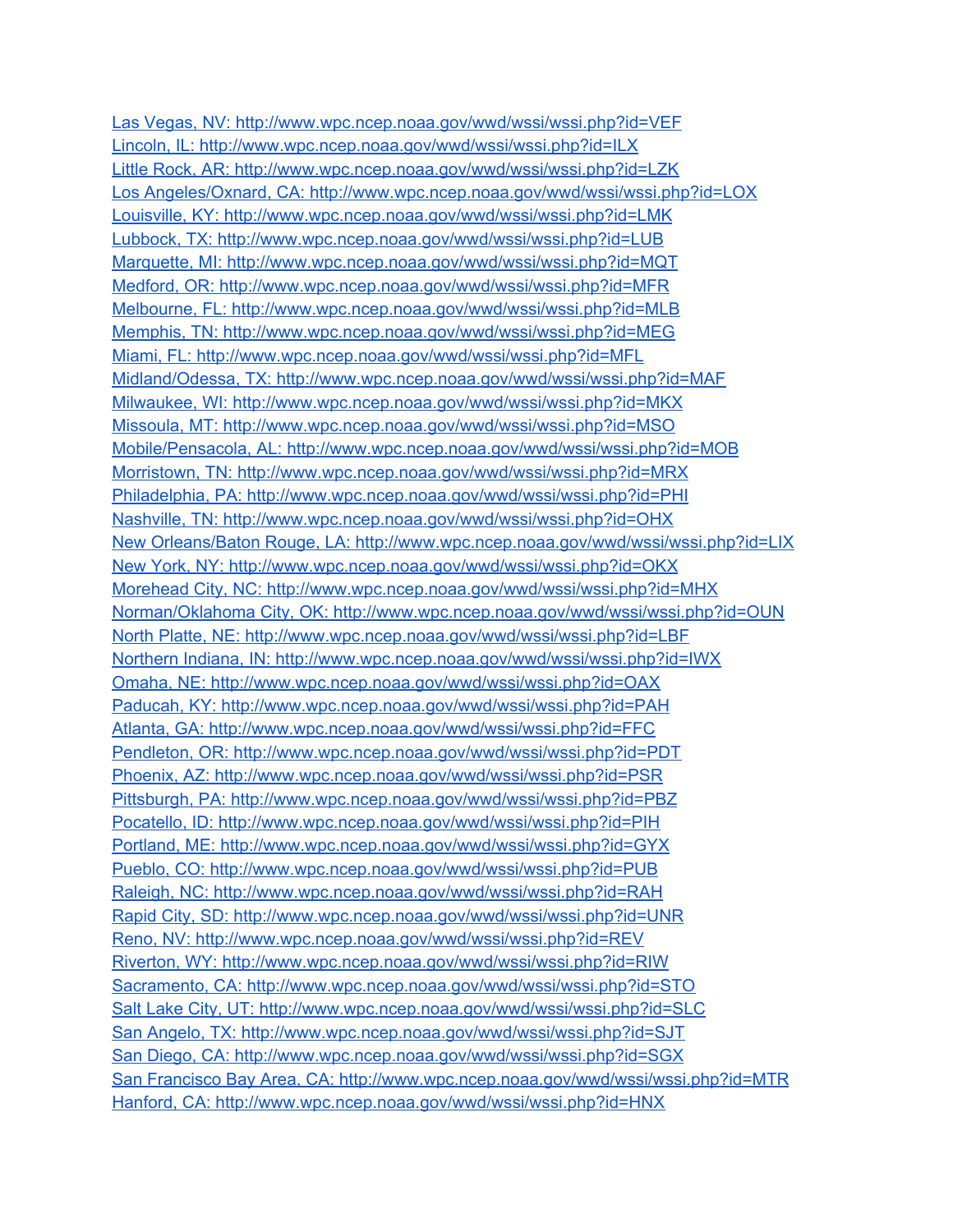Seattle, WA: <http://www.wpc.ncep.noaa.gov/wwd/wssi/wssi.php?id=SEW> Shreveport, LA: <http://www.wpc.ncep.noaa.gov/wwd/wssi/wssi.php?id=SHV> Sioux Falls, SD: <http://www.wpc.ncep.noaa.gov/wwd/wssi/wssi.php?id=FSD> Spokane, WA: <http://www.wpc.ncep.noaa.gov/wwd/wssi/wssi.php?id=OTX> Springfield, MO: <http://www.wpc.ncep.noaa.gov/wwd/wssi/wssi.php?id=SGF> St. Louis, MO: <http://www.wpc.ncep.noaa.gov/wwd/wssi/wssi.php?id=LSX> State College, PA: <http://www.wpc.ncep.noaa.gov/wwd/wssi/wssi.php?id=CTP> Tallahassee, FL: <http://www.wpc.ncep.noaa.gov/wwd/wssi/wssi.php?id=TAE> Tampa, FL: <http://www.wpc.ncep.noaa.gov/wwd/wssi/wssi.php?id=TBW> Topeka, KS: <http://www.wpc.ncep.noaa.gov/wwd/wssi/wssi.php?id=TOP> Tucson, AZ: <http://www.wpc.ncep.noaa.gov/wwd/wssi/wssi.php?id=TWC> Tulsa, OK: <http://www.wpc.ncep.noaa.gov/wwd/wssi/wssi.php?id=TSA> Wakefield, VA: <http://www.wpc.ncep.noaa.gov/wwd/wssi/wssi.php?id=AKQ> Wichita, KS: <http://www.wpc.ncep.noaa.gov/wwd/wssi/wssi.php?id=ICT> Wilmington, NC: <http://www.wpc.ncep.noaa.gov/wwd/wssi/wssi.php?id=ILM> Wilmington, OH: <http://www.wpc.ncep.noaa.gov/wwd/wssi/wssi.php?id=ILN>

Comments or questions regarding the WSSI can be addressed to:

James Nelson Branch Chief - Development and Training National Weather Service - Weather Prediction Center Email: [james.a.nelson@noaa.gov](mailto:james.a.nelson@noaa.gov) Phone: 301-683-1493

Stephen Baxter Winter Weather Program Lead National Weather Service Headquarters Silver Spring, Maryland 20910 [stephen.baxter@noaa.gov](mailto:Stephen.Baxter@noaa.gov)

## **NOTE:**

NWS has implemented the WSSI to provide the public with a tool that attempts to convey the complexities and hazards associated with winter storms as they relate to potential societal impacts. NWS acknowledges contributions to the field of ice impact forecast graphics made by Sidney Sperry (Oklahoma Association of Electric Cooperatives) and Steven Piltz (NWS) in the development of the "Sperry-Piltz Ice Accumulation Index" or SPIA® Index.

## **Part II – Technical Description**

a. Format and Science Basis – The WSSI output consists of graphical image files (.png), and GIS files (.shp, .kmz) though the core calculations are done in a GIS environment. The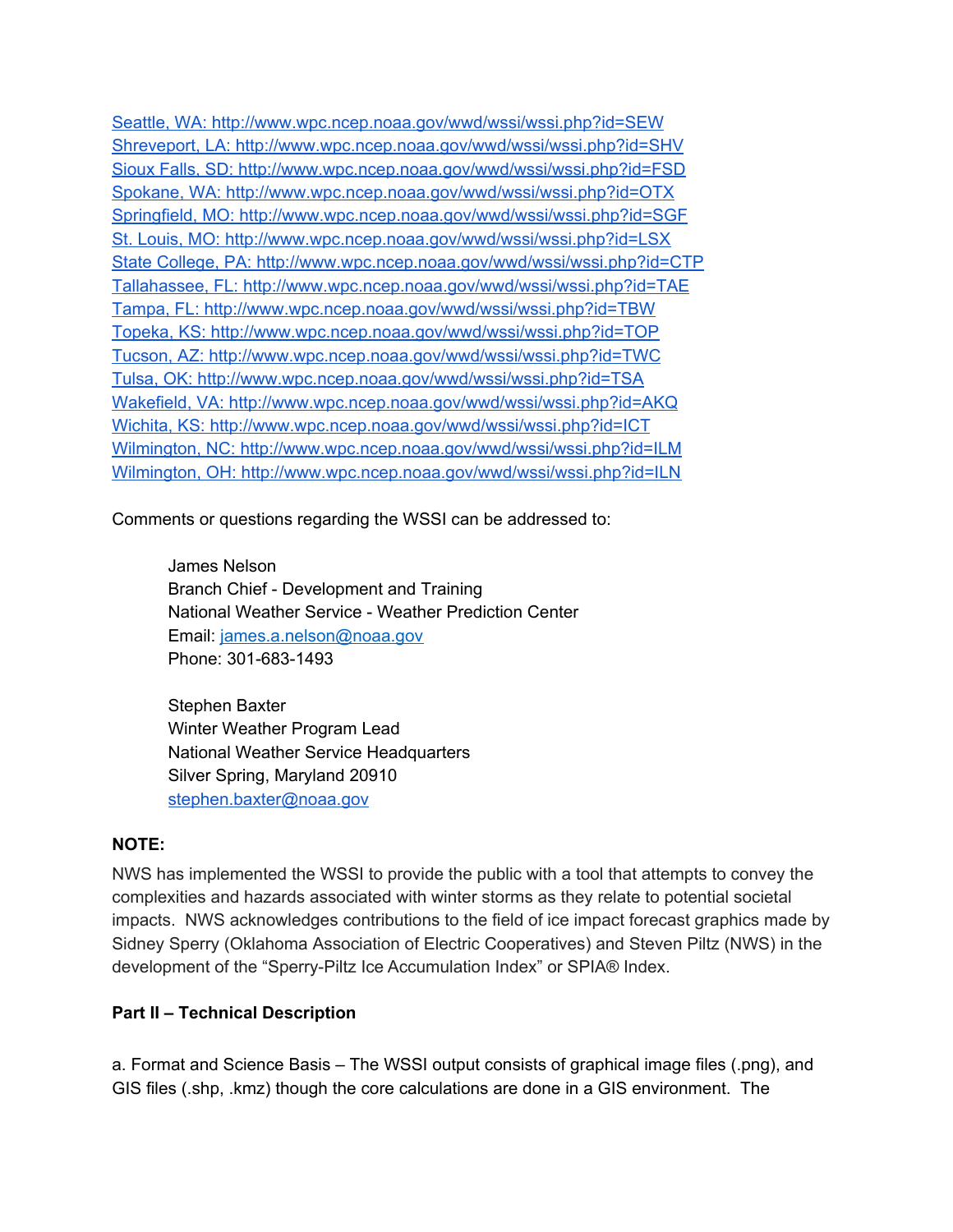following datasets are used or derived as part of calculating the WSSI.

Official NWS Forecast datasets from NDFD of:

- 6-hour snow accumulation
- 6-hour ice accumulation
- 6-hour precipitation accumulation (Quantitative Precipitation Forecasts)
- Wind gust (hourly time steps)
- Temperature (hourly time steps)

Additional derived forecast parameters from other official NWS NDFD fields:

- Total snowfall
- Total ice accumulation
- Maximum wind gust within each 6-hour period
- 6-hourly snowfall accumulation rate
- 6-hourly snow-liquid ratio
- Average snow-liquid ratio

Daily National Snow Analyses is obtained from the NWS National Operational Hydrologic Remote Sensing Center (NOHRSC) which includes:

- Snow depth
- Snowpack temperature
- Snow water equivalent

Non-forecast datasets include:

- Urban area designation
- Land-use designations
- National Oceanic and Atmospheric Administration (NOAA)/National Centers for Environmental Information (NCEI) gridded annual snowfall climatology

The WSSI consists of a series of component algorithms, each of which use meteorological and non-meteorological data to model predicted severity of specific characteristics of winter weather. Each of the components produce a 0 to 5 output scale value that equates to the potential severity based on the winter weather hazards. The final WSSI value is the maximum value from all the sub-components. The 6 levels are given the following descriptors: None, Limited, Minor, Moderate, Major, and Extreme. The specific sub-components are:

- Snow Load Index
	- $\circ$  Indicates potential infrastructure impacts due to the weight of the snow. This index accounts for the land cover type. For example, more forested and urban areas will show increased severity versus the same snow conditions in grasslands.
- Snow Amount Index
	- Indicates potential impacts due to the total amount of snow or the snow